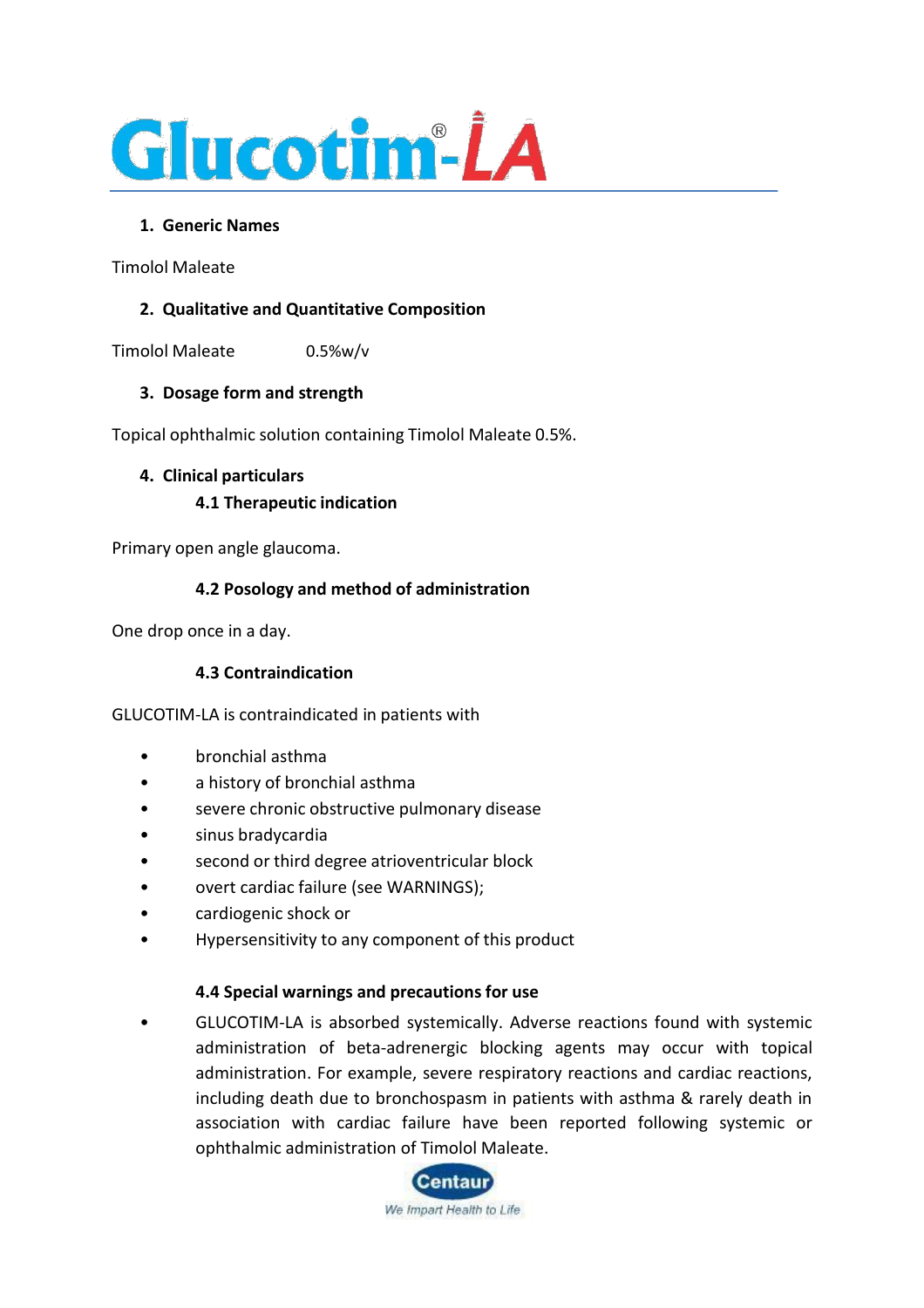- GLUCOTIM-LA should be administered with caution in patients subject to spontaneous hypoglycemia or to diabetic.
- Patients should be instructed to avoid allowing the tip of the dispensing container to contact the eye or surrounding structures.
- Patients should also be instructed that ocular solutions, if handled improperly or if the tip of the dispensing container contacts the eye or surrounding structures, can become contaminated by common bacteria known to cause ocular infections.
- Serious damage to the eye and subsequent loss of vision may result from using contaminated solutions. Patients should also be advised that if they have ocular surgery or develop an intercurrent ocular condition (e.g., trauma or infection), they should immediately seek their physician's advice concerning the continued use of the present multidose container.
- Patients with bronchial asthma, a history of bronchial asthma, severe chronic obstructive pulmonary disease, sinus bradycardia, second or third degree atrioventricular block, or cardiac failure should be advised not to take this product.
- Patients should be advised that GLUCOTIM-LA contains benzalkonium chloride which may be absorbed by soft contact lenses.
- Contact lenses should be removed prior to administration of the solution. Lenses may be reinserted 15 minutes following GLUCOTIMLA administration

### **4.5 Drug interactions**

Although GLUCOTIM-LA used alone has little or no effect on pupil size, mydriasis resulting from concomitant therapy with GLUCOTIM-LA and epinephrine has been reported occasionally. Interactions with beta-adrenergic blocking agents, calcium antagonists, Catecholamine depleting drugs, digitalis, quinidine and clonidine have been reported

### **4.6 Use in special population**

- Paediatric: Safety and effectiveness in paediatric patients have not been established
- Geriatric: No overall differences in safety or effectiveness have been observed between elderly and younger patients
- Liver impairment: No data available
- Renal failure: No data available
- Pregnancy and lactation: Teratogenic Effects —Pregnancy Category C. Timolol maleate has been detected in human milk following oral and ophthalmic drug administration. Because of the potential for serious adverse reactions from GLUCOTIM-LA in nursing infants, a decision should be made whether to

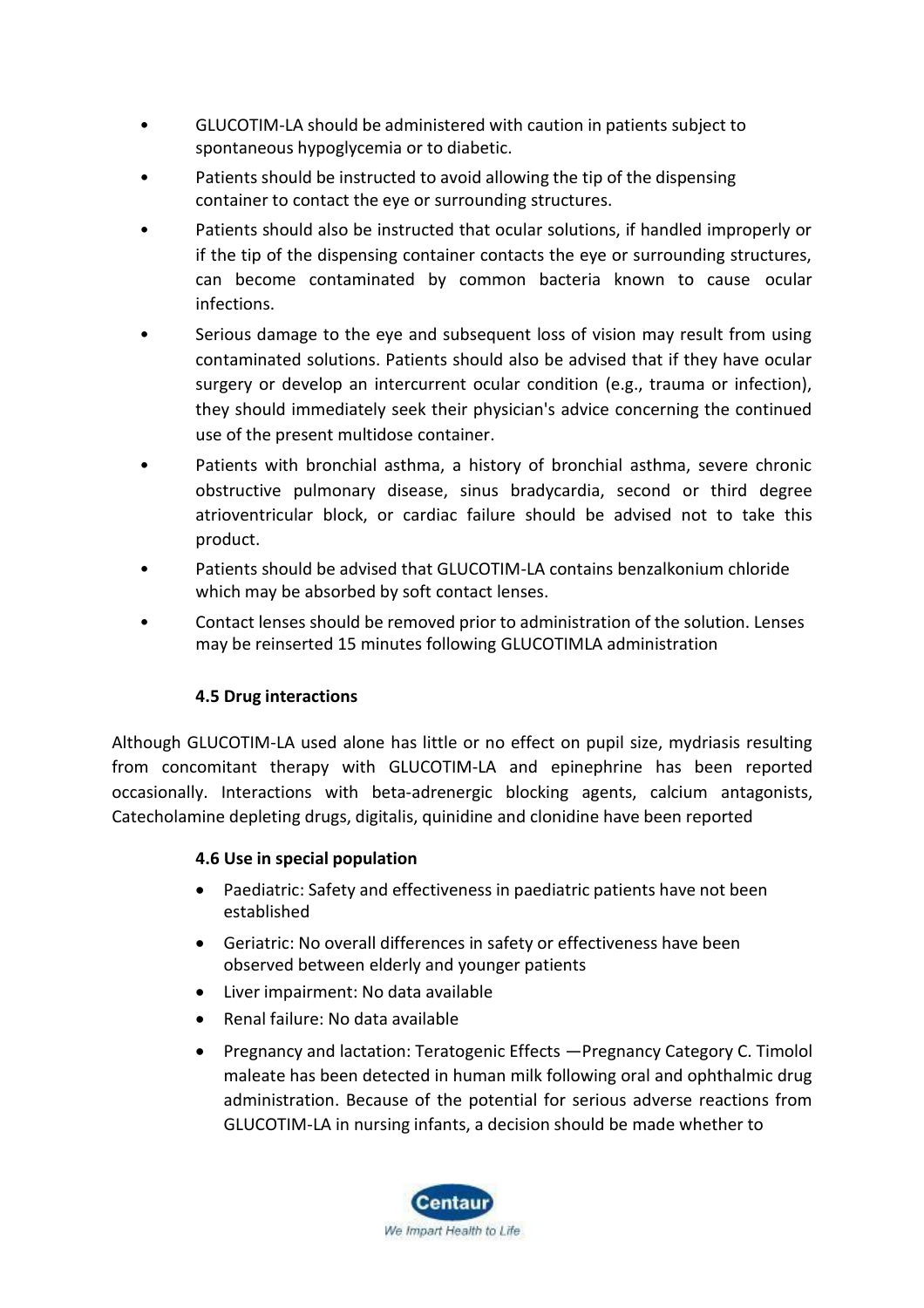discontinue nursing or to discontinue the drug, taking into account the importance of the drug to the mother.

#### **4.7 Effects on ability to drive and use machine**

Patients should be cautioned against engaging in activities requiring complete mental alertness, and motor coordination such as operating machinery until their response to GLUCOTIM-LA is known.

#### **4.8 Undesirable effects**

The adverse reactions are Eye pain, Eye irritation, Visual impairment, Ocular hyperaemia, Vision blurred, Eye pruritus

#### **4.9 Overdose**

There have been reports of inadvertent overdosage with GLUCOTIM-LA ophthalmic solution resulting in systemic effects similar to those seen with systemic beta-adrenergic blocking agents such as dizziness, headache, and shortness of breath, bradycardia, bronchospasm, and cardiac arrest. An in vitro haemodialysis study, using 14C Timolol added to human plasma or whole blood, showed that Timolol was readily dialyzed from these fluids; however, a study of patients with renal failure showed that Timolol did not dialyze readily.

### **5. Pharmacological properties**

### **5.1 Mechanism of action**

The precise mechanism of the ocular hypotensive action of GLUCOTIM-LA is not clearly established at this time. Tonography and fluorophotometry studies in man suggest that its predominant action may be related to reduce aqueous formation. However, in some studies a slight increase in outflow facility was also observed. GLUCOTIM-LA ophthalmic solution, when applied topically on the eye, has the action of reducing elevated as well as normal intraocular pressure, whether or not accompanied by glaucoma. The onset of reduction in intraocular pressure following administration of GLUCOTIM-LA can usually be detected within one-half hour after a single dose. The maximum effect usually occurs in one to two hours and significant lowering of intraocular pressure can be maintained for periods as long as 24 hours with a single dose. Repeated observations over a period of one year indicate that the intraocular pressure lowering effect of GLUCOTIM-LA is well maintained. In considering the physicochemical property of timolol as a cationic drug it was found that lipophilicity increased in the presence of an appropriate counter ion. GLUCOTIM-LA is

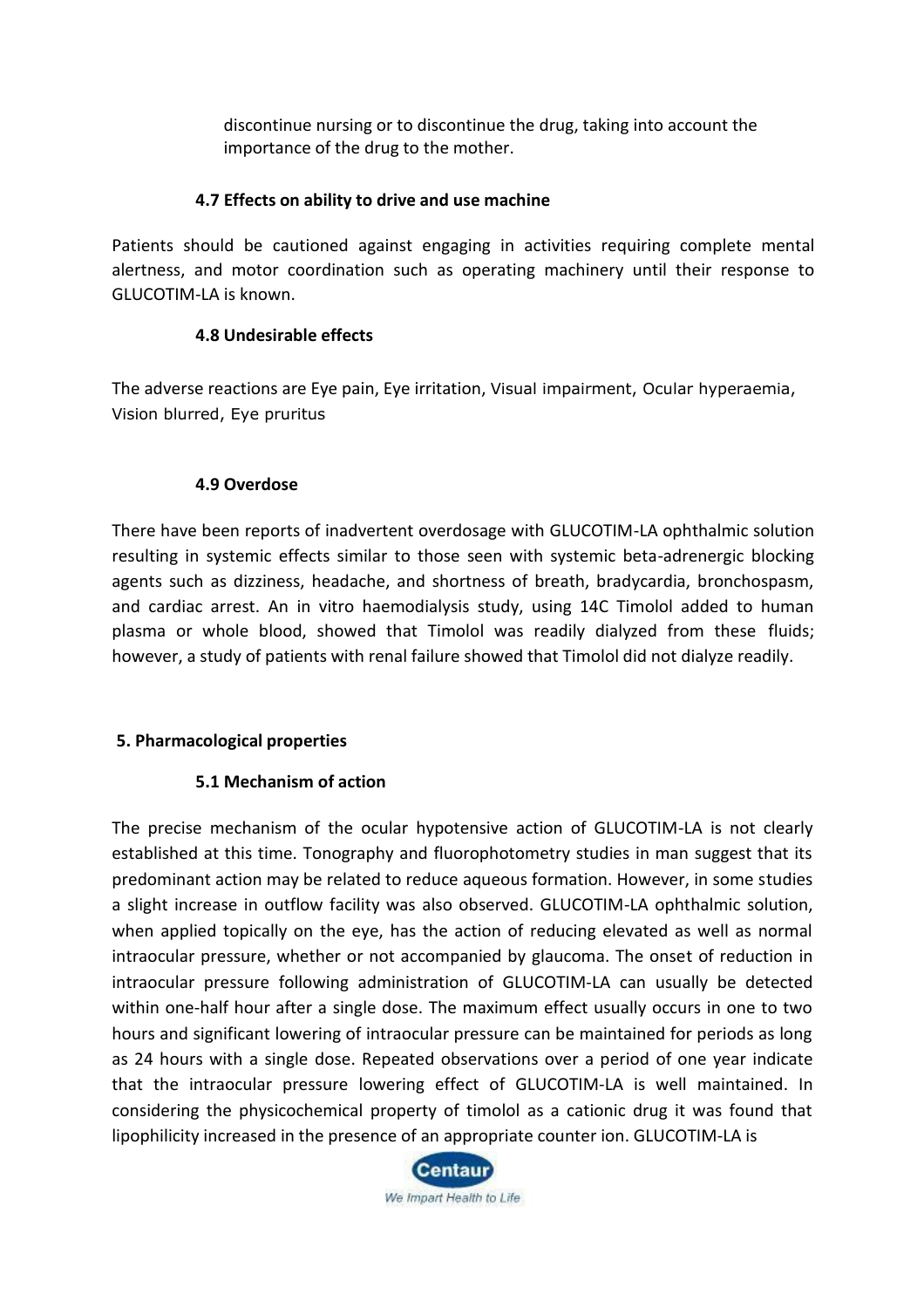formulated with potassium sorbate that increases the lipophilicity of Timolol due to ion -pair formation. GLUCOTIM-LA thus shows improved permeability into cornea epithelium, which is a lipophilic layer resulting in better bioavailability than Timolol alone (i.e. without sorbic acid).

# **5.2 Pharmacodynamic properties**

Timolol maleate combines reversibly with a part of the cell membrane, the beta-adrenergic receptor, and thus inhibits the usual biologic response that would occur with stimulation of that receptor. This specific competitive antagonism blocks stimulation of the betaadrenergic receptors by catecholamines having beta-adrenergic stimulating (agonist) activity, whether these originate from an endogenous or exogenous source. Reversal of this blockade can be accomplished by increasing the concentration of the agonist, which will restore the usual biologic response.

Beta-adrenergic receptor blockade reduces cardiac output in both healthy subjects and patients with heart disease. In patients with severe impairment of myocardial function betaadrenergic receptor blockade may inhibit the stimulatory effect of the sympathetic nervous system necessary to maintain adequate cardiac function.

Beta-adrenergic receptor blockade in the bronchi and bronchioles results in increased airway resistance from unopposed parasympathetic activity. Such an effect in patients with asthma or other bronchospastic conditions is potentially dangerous.

The precise mechanism of action of timolol maleate in lowering intraocular pressure is not clearly established at this time although a fluorescein study and tonography studies indicate that the predominant action may be related to reduced aqueous formation. However, in some studies a slight increase in outflow facility was also observed.

# **5.3 Pharmacokinetic properties**

Timolol is almost completely absorbed from the gastrointestinal tract but is subject to moderate first-pass metabolism. Peak plasma concentrations occur about 1 to 2 hours after a dose. Low concentrations are also found in plasma after use as eye drops. Timolol has low to moderate lipid solubility. Protein binding is reported to be low. Timolol crosses the placenta and is distributed into breast milk. A plasma half-life of 4 hours has been reported. Timolol is extensively metabolised in the liver, the metabolites being excreted in the urine with some unchanged Timolol. Timolol is not removed by haemodialysis.

GLUCOTIM-LA concentrations were measured up to 3 hr after instillation. The Cmax of Glucotim LA was 3.1-fold higher than that of Timolol 0.5.

| Preparation | Tmax (h) | Cmax (mcg/ml) | $AUC_{0\rightarrow 3}$ (mcg h/ml) |
|-------------|----------|---------------|-----------------------------------|
| GLUCOTIM-LA | 0.5      | 9.398         | 12.799                            |

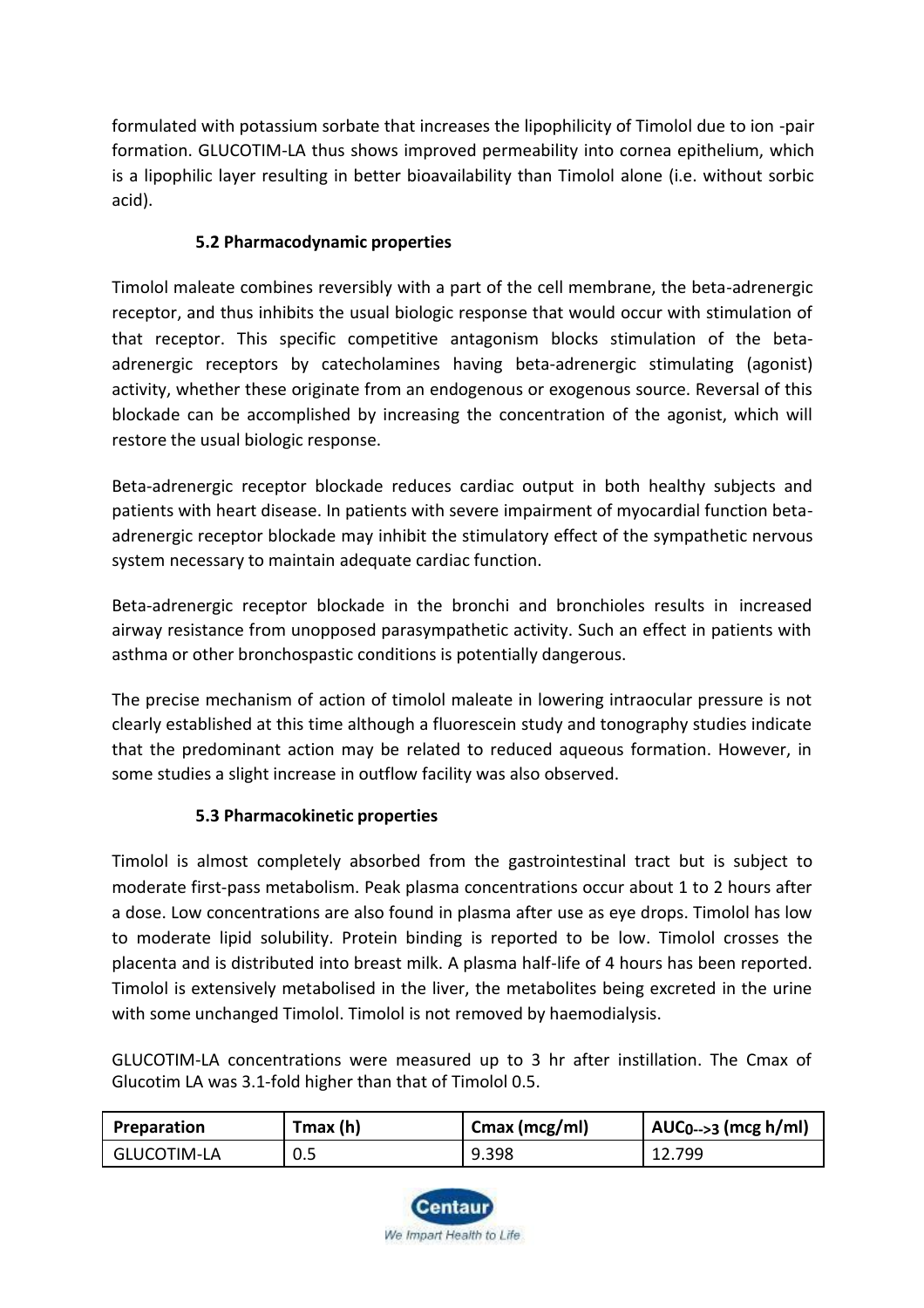| Timolol 0.5%       | 1.0 | 2.986 | 5.899              |
|--------------------|-----|-------|--------------------|
| Timolol 0.5% (Gel) | 0.5 | 8.382 | 12 1 2 7<br>13.IZ. |

The AUC of GLUCOTIM-LA was similar to that of Timolol 0.5% (Gel), and the AUCs of both (GLUCOTIM-LA & Timolol 0.5% (Gel)) were 2.2-fold higher than that of Timolol 0.5%. Thus the bioavailability of the GLUCOTIM-LA is almost same as that of Timolol 0.5% (Gel)

# **6. Nonclinical properties**

# **6.1 Animal Toxicology or Pharmacology**

No adverse ocular effects were observed in rabbits and dogs administered with timolol maleate topically in studies lasting one and two years, respectively. The oral LD50 of the medicine is 1190 and 900mg/kg in female mice and female rats, respectively.

## **7. Description**

Timolol Maleate is the maleate salt form of [timolol, a](https://pubchem.ncbi.nlm.nih.gov/compound/timolol) [propanolamine d](https://pubchem.ncbi.nlm.nih.gov/compound/propanolamine)erivative and a nonselective beta-adrenergic antagonist with antihypertensive property. Chemical name is

(*Z*)-but-2-enedioic acid;(2*S*)-1-(*tert*-butylamino)-3-[(4-morpholin-4-yl-1,2,5-thiadiazol-3 yl)oxy]propan-2-ol. Molecular weight is 432.5 g/mol. The structure formula is:



The empirical formula is C17H[28](https://pubchem.ncbi.nlm.nih.gov/#query%3DC17H28N4O7S)N4O7S. Timolol maleate is a white odourless, crystalline powder which is soluble in water, methanol and alcohol and has a melting point of 201.5° C to 202.5° C.

**8. Pharmaceutical particulars 8.1 Incompatibilities**

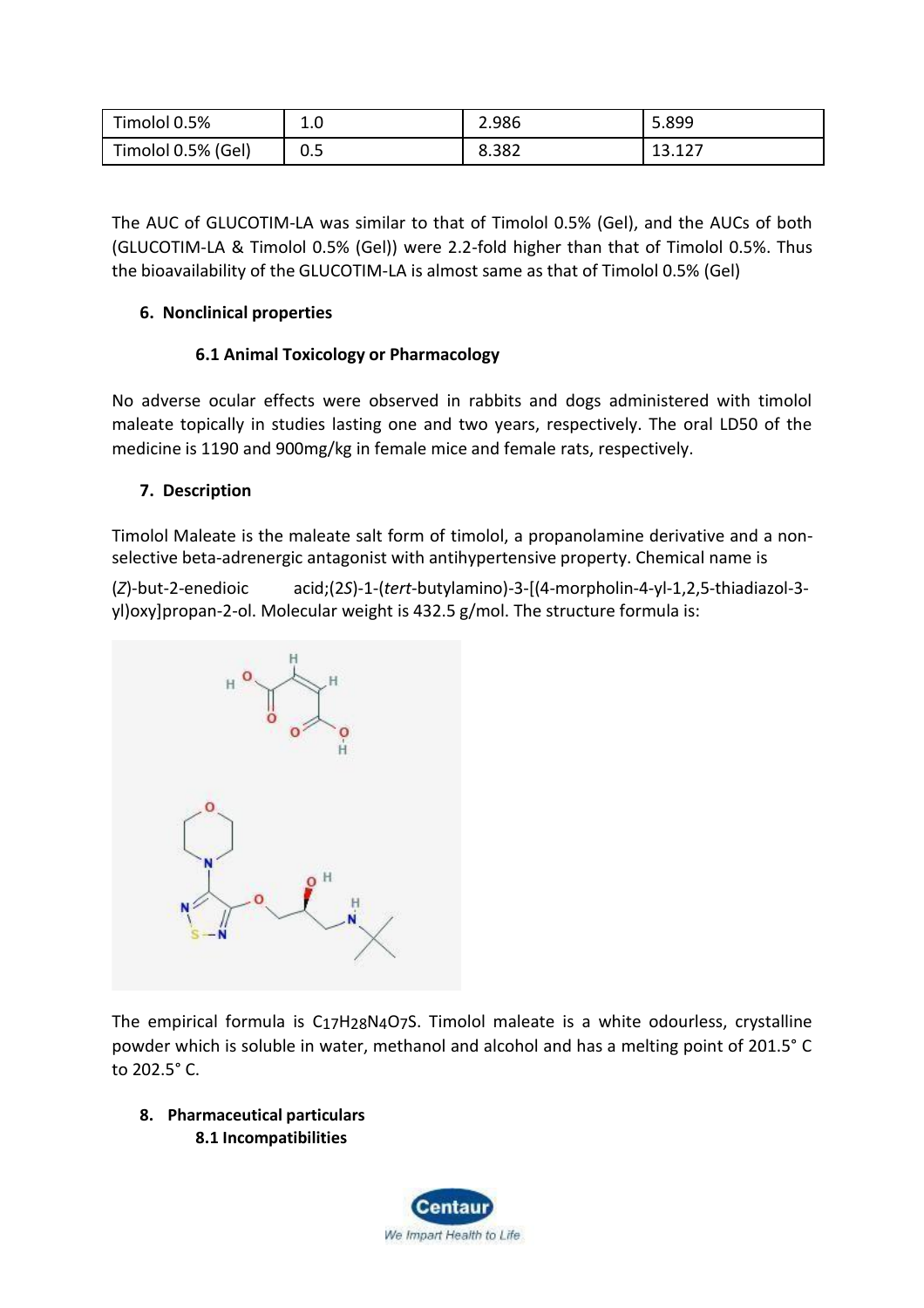There are no known incompatibilities.

## **8.2 Shelf-life**

24 months.

### **8.3 Packaging Information**

Sterile Ophthalmic Solution GLUCOTIM-LA is available in clear LDPE bottle with white cap in 5 ml.

### **8.4 Storage and handling instructions**

Store below 30 °C, protect from light. Do not freeze. Keep out of reach of children

# **9. Patient Counselling Information 9.1 Adverse Reactions**

Refer part 4.8

**9.2 Drug Interactions**

Refer part 4.5

**9.3 Dosage**

Refer part 4.2

**9.4 Storage**

Refer part 8.4

**9.5 Risk Factors**

Refer part 4.4

### **9.6 Self-monitoring information**

NA

### **9.7 Information on when to contact a health care provider or seek emergency help**

Patient is advised to be alert for the emergence or worsening of the adverse reactions and contact the prescribing physician.

### **9.8 Contraindications**

Refer part 4.3